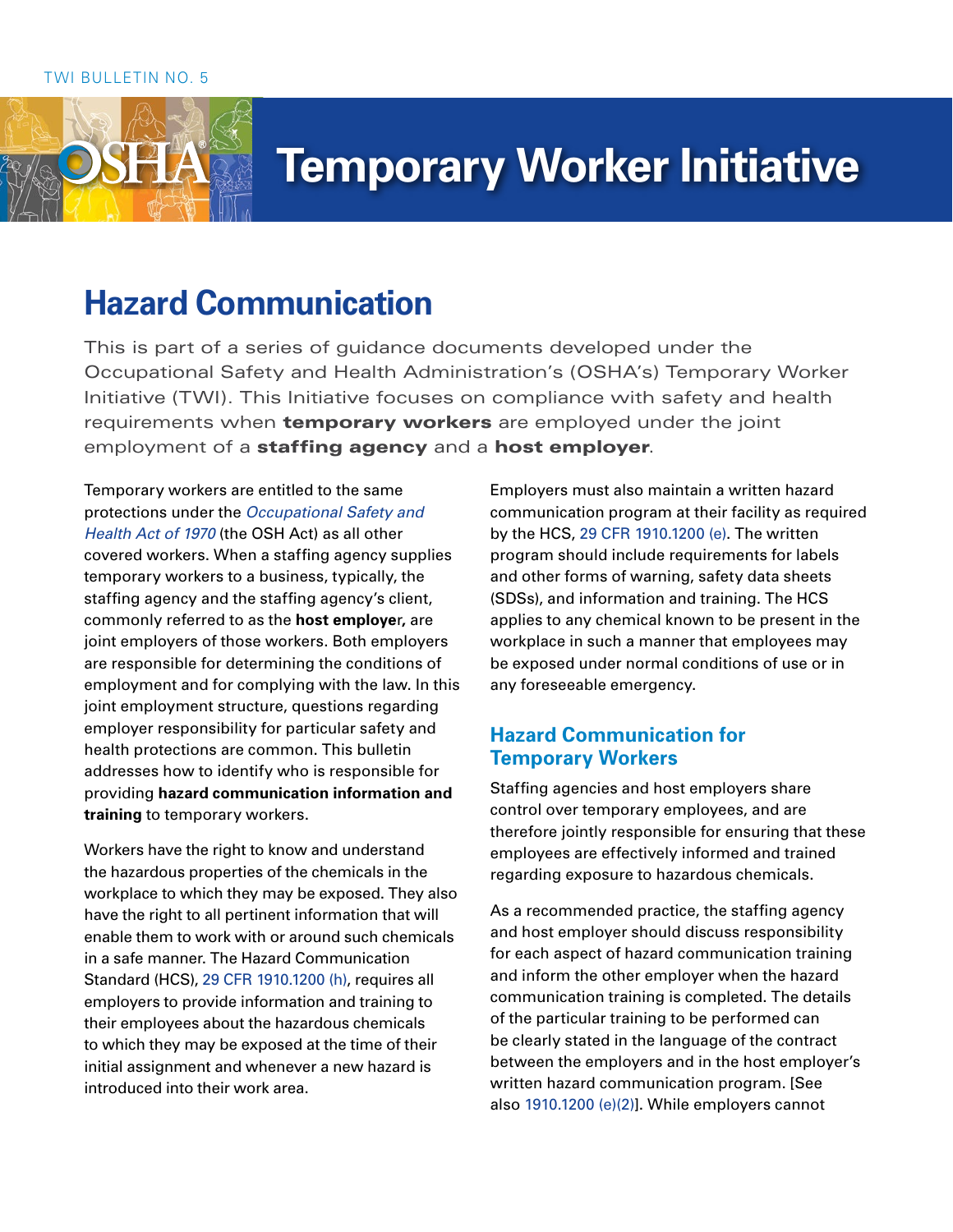discharge or subcontract their legal responsibilities to another party, the host employer may specify the qualifications required for temporary workers, including generic hazard communication training, in its contract with the staffing agency.

Hazard communication training must be completed before the worker begins work on a project and before a new chemical hazard is introduced that the worker has not been trained on before. Additionally, the training must be in a language and vocabulary the worker understands. Depending on the industry, worksite, and job duties involved, other OSHA standards that also require sitespecific training may be applicable.

# **Host Employer Responsibilities**

The host employer holds the primary responsibility for providing site-specific hazard communication information and training on chemical hazards in the workplace to temporary employees since it uses or produces the hazardous chemicals and creates and controls the work process. The host employer is therefore best suited to inform employees of the chemical hazards specific to the workplace environment through site-specific training. This responsibility includes identifying and communicating information about worksitespecific chemical hazards, ensuring appropriate labeling of chemical containers, providing access to SDSs, and providing appropriate personal protective equipment (PPE). The HCS training provided to temporary workers should be identical or equivalent to the training given to the host employers' own employees. While the staffing agency may have a representative at the host employer's worksite, the presence of that representative does not transfer responsibilities for site-specific training to the staffing agency.

## **Staffing Agency Responsibilities**

Staffing agencies must, at a minimum, provide generic hazard communication information and training to their employees to explain HCS requirements applicable to different occupational settings that the temporary employees are expected to encounter<sup>1</sup>. The training should include information on labels and other forms of warning, the format and content of SDSs, and other employee information and training required by the HCS. Workers should be trained so that they have a basic ability to identify potentially hazardous chemicals, and staffing agencies must ensure that their employees understand their rights whenever hazardous chemicals are present in their work area. This training will enable workers to understand key components of the Hazard Communication standard regardless of where they work.

The staffing agency also has a duty to inquire and verify that the host employer has adequately fulfilled its shared training responsibilities for assigned employees. To fulfill this obligation, the staffing agency should take reasonable steps and have a reasonable basis for believing that the host employer's hazard communication training adequately addresses the potential chemical hazards to which employees may be exposed to at the host's worksite. To ensure that the host employer provides appropriate and sufficient information and training regarding hazardous chemicals, the staffing agency should become familiar with the hazards at the host employer's worksite. The staffing agency may choose to review the host employer's hazard communication program and training and/or conduct a walkthrough of the worksite to accomplish this. Staffing agencies should also maintain communication with their workers and the host employer so that they are alerted to additional or newly-created site-specific workplace hazards that may need to be addressed.

<sup>1.</sup> See [OSHA CPL 02-02-079](http://www.osha.gov/OshDoc/Directive_pdf/CPL_02-02-079.pdf), page 73, *Inspection Procedures for the Hazard Communication Standard, July 9, 2015.*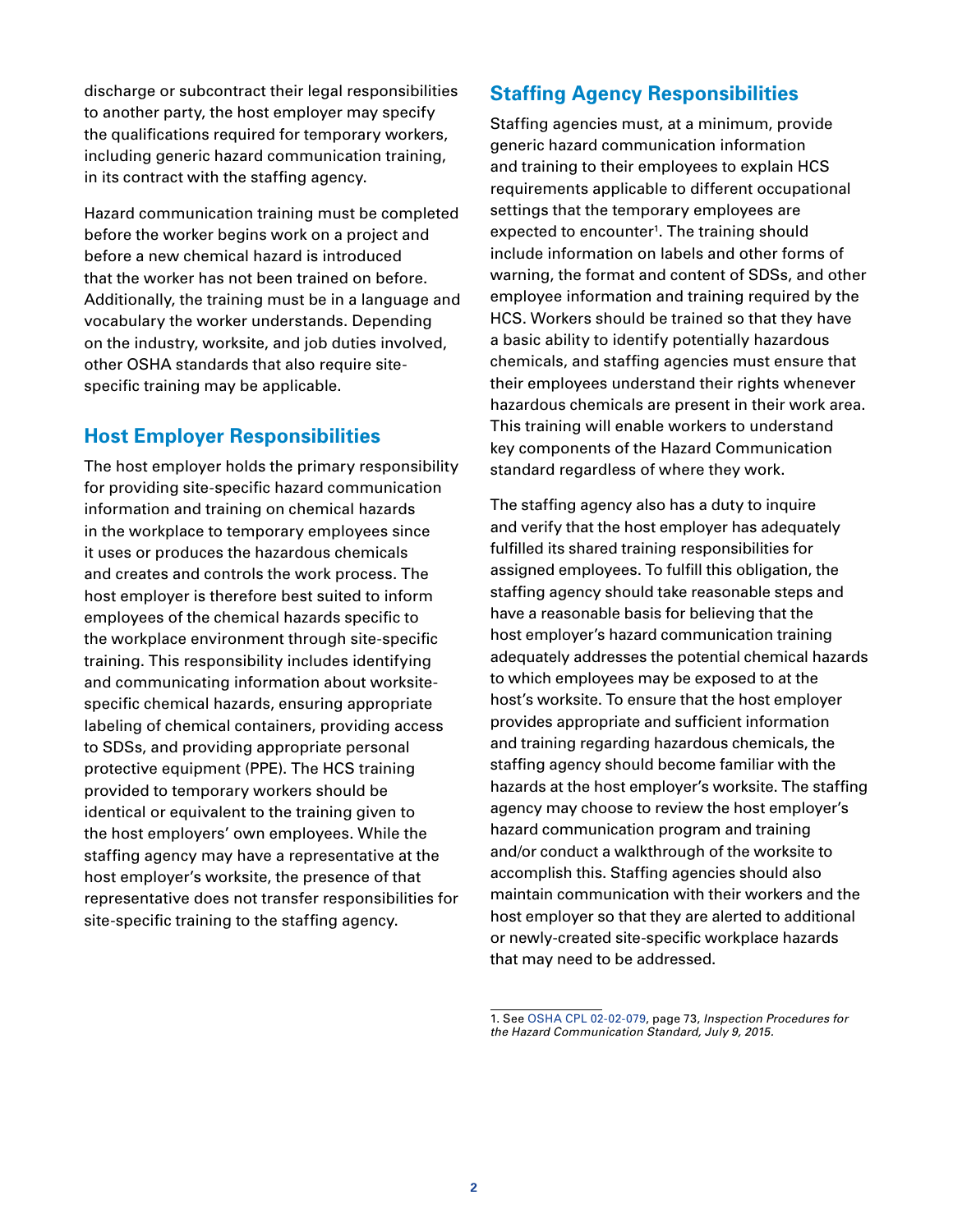### **Example Scenario\***

The example provided below is fictitious but describes what may happen when temporary workers are not adequately provided hazard communication information and training for their job assignments by the staffing agencies and host employers.

The engine shop of Neptune Shipyard (NS) was refurbishing parts of a ship engine and needed additional workers to clean engine parts to meet a project deadline. NS had a contract with Temp Staffing, a staffing agency, to provide the extra workers to perform paint stripping. Temp Staffing hired ten workers, informed them they would be cleaning engine parts, and gave them general safety training before sending them over to NS.

At the shipyard, the temporary workers were tasked with wiping down the engine parts with a chemical that strips away rust and paint. The workers only knew that it was a stripping solution, and that they were to spray it on and then wipe it off with rags. The solution was provided in bottles and jugs that had no labels except for the words "Paint Stripper" written on the containers with permanent marker. After a couple of days, a handful of the temporary workers began to develop rashes on their hands and arms. As more time passed, other workers developed rashes. When the temporary workers complained, NS provided gloves.

After several days, the temporary workers began developing respiratory problems that they believed were tied to the paint stripping solution. NS was unresponsive to the temporary workers' requests for additional details on the solution they were using. The temporary workers informed Temp Staffing of their concerns, which resulted in the staffing agency requesting the solution's Safety Data Sheet (SDS) from NS. When NS provided the SDS, the SDS did not indicate that the paint stripper was associated with respiratory issues. However, when a Temp Staffing representative visited the site for a meeting with the temporary workers, she saw that other workers in the engine shop were working with other chemicals. Temp Staffing requested the SDSs for those chemicals but NS refused. The Temp Staffing representative left the site but continued negotiating with NS for the SDSs. Workers from Temp Staffing continued their assigned work in the NS engine shop.

#### *Analysis*

Temp Staffing fulfilled its responsibility for providing the generic safety training, but failed to provide generic hazard communication information and training and neglected its initial duty of performing some inquiry to identify the specific chemicals its workers would be using. Since the staffing agency knew the workers would be paint stripping, it should have inquired about the chemicals to be used and ensured that NS provided appropriate PPE and site-specific hazard communication information and training on working with the chemicals before the work began. Further, because a representative visited the worksite and noted other employees working with additional chemicals and that NS refused to provide the other SDSs, the staffing agency failed to ensure the shipyard provided site-specific hazard communication information and training and related protections to the temporary workers. As a last resort, they could have removed the temporary employees from the worksite until NS provided the other SDSs and abated any associated hazards. Temp Staffing may be subject to OSHA citations for not providing generic hazard communication information and training.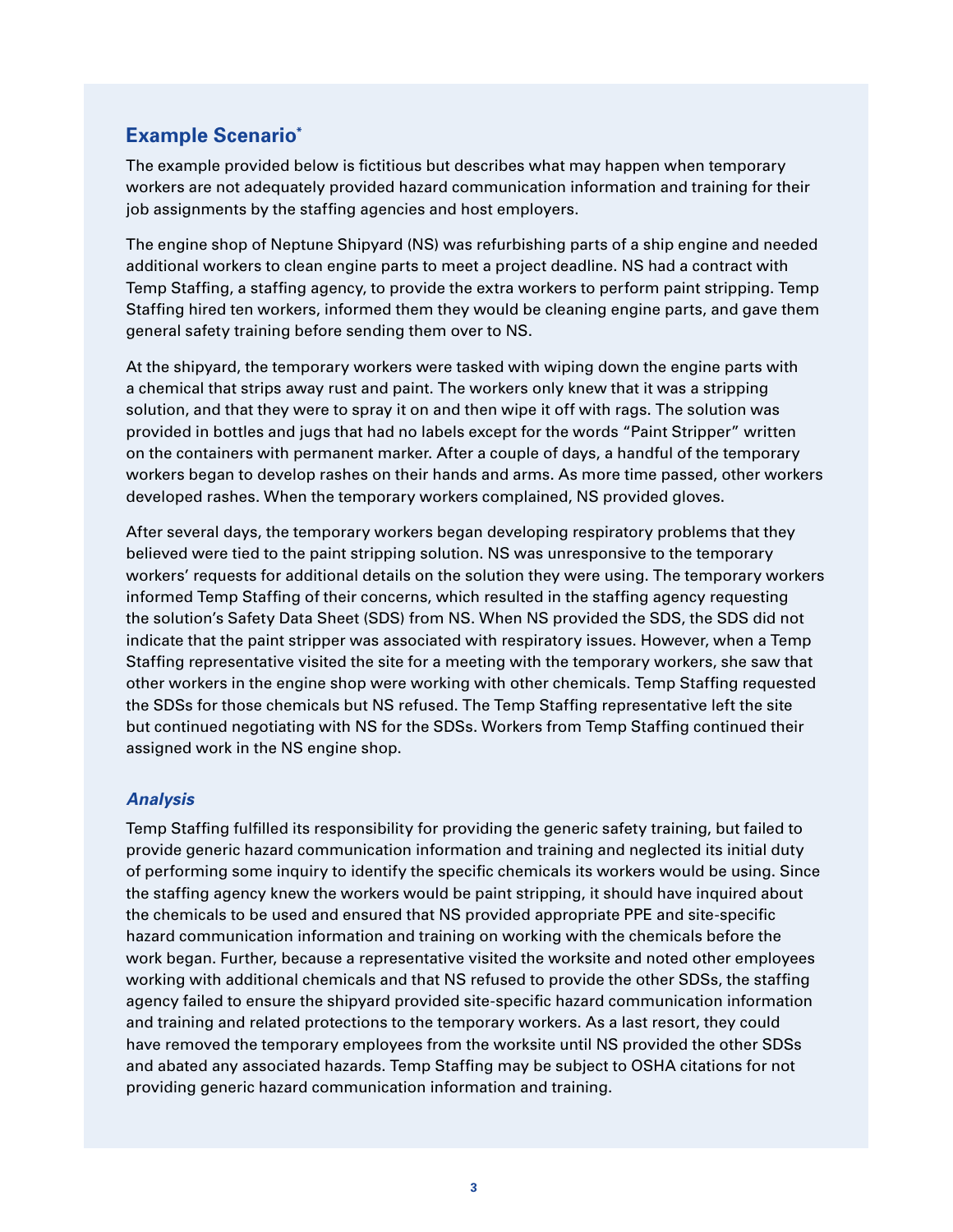Neptune Shipyard was responsible for the site-specific hazard communication information and training and failed to provide it. NS supervises and controls the day-to-day work of the temporary employees at its facility. It is in the best position to provide the hazard communication information and training applicable to its workplace. For this failure to provide appropriate sitespecific hazard communication information and training, NS may be subject to OSHA citations.

NS also refused to provide SDSs to the workers and to Temp Staffing even though the HCS requires employers to provide such information to employees. For the refusal to provide the SDSs and its improper container labeling, NS may be subject to OSHA citations.

*\*Note: The company names in this scenario are fictitious. Any resemblance to real companies is entirely coincidental.* 

#### **State Plans**

Twenty-eight states and U.S. territories have their own OSHA-approved occupational safety and health programs called State Plans. These State Plans have and enforce their own occupational safety and health standards that must be at least as effective as OSHA's, but may have different or additional requirements. A list of the State Plans and more information are available at: [www.osha.gov/dcsp/osp.](https://www.osha.gov/dcsp/osp)

#### **How Can OSHA Help?**

Workers have a right to a safe workplace. If you think your job is unsafe or you have questions, contact OSHA at 1-800-321-OSHA (6742) or visit OSHA's main web page at [www.osha.gov](http://www.osha.gov). It's confidential. We can help.

For other valuable worker protection information, such as Workers' Rights, Employer Responsibilities and other services OSHA offers, visit OSHA's Workers' page at [www.osha.gov/workers.](https://www.osha.gov/workers)

For more information on Temporary Workers visit OSHA's Temporary Workers' page at [www.osha.gov/](http://www.osha.gov/temp_workers) [temp\\_workers.](http://www.osha.gov/temp_workers)

For more information on Hazard Communication Training visit the Hazard Communication webpage at [www.osha.gov/hazcom](http://www.osha.gov/hazcom). This webpage contains a number of training aids, including QuickCards™ on labels, SDSs, and pictograms. OSHA also created a fact sheet to explain the training required under the 2012 Hazard Communication Standard, aligned with the UN Globally Harmonized System

of Classification and Labelling of Chemicals. This fact sheet is available at [www.osha.gov/](http://www.osha.gov/Publications/OSHA3642.pdf) [Publications/OSHA3642.pdf](http://www.osha.gov/Publications/OSHA3642.pdf)

The OSH Act prohibits employers from retaliating against their employees for exercising their rights under the OSH Act. These rights include raising a workplace health and safety concern with the employer, reporting an injury or illness, filing an OSHA complaint, and participating in an inspection or talking to an inspector. If workers have been retaliated or discriminated against for exercising their rights, they must file a complaint with OSHA within 30 days of the alleged adverse action to preserve their rights under section 11(c). For more information, please visit [www.whistleblowers.gov](http://www.whistleblowers.gov).

OSHA also provides help to employers. OSHA's On-site Consultation Program offers free and confidential occupational safety and health services to small and medium-sized businesses in all states and several territories across the country, with priority given to high-hazard worksites. On-site Consultation services are separate from enforcement and do not result in penalties or citations. Consultants from state agencies or universities work with employers to identify workplace hazards, provide advice on compliance with OSHA standards, and assist in establishing and improving safety and health management systems. To locate the OSHA On-site Consultation Program nearest you, call 1-800-321-6742 (OSHA) or visit [www.osha.gov/consultation](http://www.osha.gov/consultation).